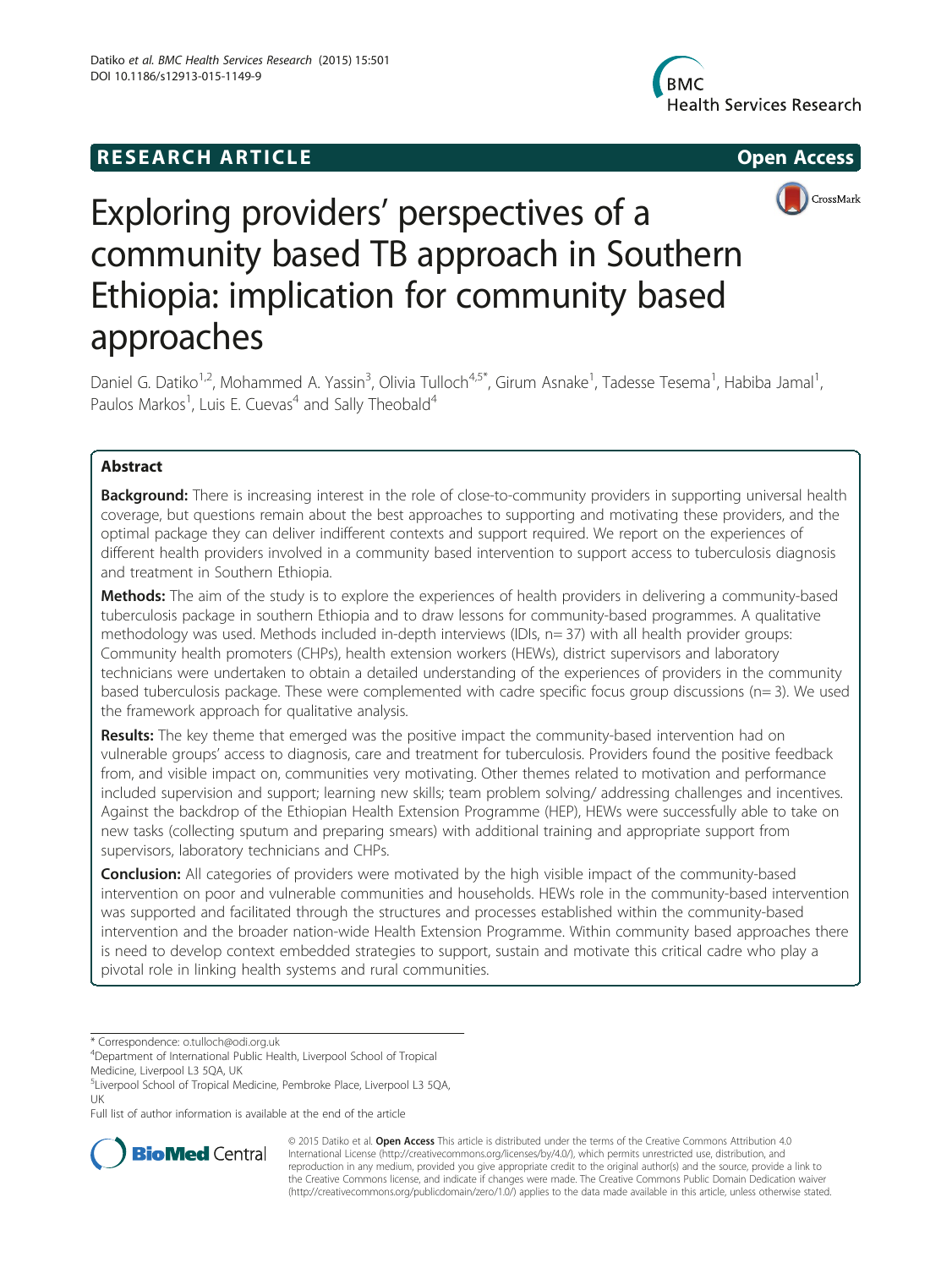#### Background

International and national decision-makers are once again turning to close-to-community providers, such as community health workers (CHWs), to strengthen health systems and as part of the push towards universal access and delivery of the Millennium Development Goals. Investments in CHW programmes followed the Alma Alta Declaration in 1970, but in many contexts the programmes went into decline due to lack of support and legitimacy, political instability, neo-liberal economic policies or difficulties in financing [[1\]](#page-8-0). CHWs canbe considered as an umbrella term for a diverse range of close-to-community providers; they are increasingly employed in resource-limited settings where facilitybased health services are inaccessible to the poorest and disadvantaged in society. Studies have illustrated the role that CHWs can have in supporting equity inthe delivery of health services to the vulnerable and the poor in marginalised communities [[2, 3](#page-8-0)]. The importance of their interaction with other community level providers is also now becoming recognised [\[4\]](#page-8-0). Less is known however from the providers' perspectives, such as their experience of human resources support for supervision or workload management [[5](#page-8-0)], and the challenges or opportunities they face in delivering their work [\[6](#page-8-0)].

Tuberculosis (TB) control is one of many areas that CHWs have been recognized as making a valuable contribution. To date this contribution has primarily focused on direct observation of treatment [[7](#page-8-0)]. Evaluations have concluded that involvement of CHWs in TB treatment support can substantially increase treatment completion rates as compared to facility-based services [[8](#page-8-0)]. Studies have also demonstrated that community-based care, such as deploying CHWs in treatment support for TB, is more cost-effective than other forms of care [[8](#page-8-0)]. The role of CHWs in supporting universal health coverage in TB case finding and diagnosis however is less well documented.

Ethiopia has substantially invested inclose-to-community services and providers: in 2003 the Ethiopian government introduced the Health Extension Program (HEP) to promote universal coverage of primary health care. Through the HEP a cadre of female Health Extension Workers (HEWs) who provide basic curative and preventive health services in every community has been deployed. Two HEWs are employed in each kebele (the smallest administrative unit), they are trained for one year and receive a salary; in common with other types of CHWs they are embedded in their communities. Delivering services under sixteen health 'packages', they are based at health posts but devote 70 % of their time to house-to-house visits. Until 2013 HEWs (one per 5,000) were supported by lay volunteers known as community health promoters (CHP), who are selected by the community and receive basic training on health. HEWs have been well received by communities

[[9](#page-8-0)], and an evaluation in 2009 concluded that the HEP has been successful in expanding coverage and accessibility of health services [\[10](#page-8-0)].

Ethiopia ranks 7th out of the 22 countries with highest TB burden [[11\]](#page-8-0) and delay in diagnosis and treatment is a major challenge to TB control [[12\]](#page-8-0). It has been attributed to poor access to distant health facilities, insufficient and inadequate knowledge of TB treatment, preference towards traditional providers, repeated visits to health care facilities without correct diagnosis; and cultural interpretations of disease [[12](#page-8-0)–[16\]](#page-8-0). Ethiopia's TB control programme is dependent on patients self-reporting to health care facilities; capacity to diagnose TB remains limited in some areas [[17](#page-8-0)]. Most TB services are available from urban centres, yet 84 % of Ethiopia's population is rural [[18](#page-8-0)]. Ethiopia, like much of sub-Saharan Africa countries needs new and innovative approaches to improve TB case finding.

Since 2010 a project funded by the TB REACH Initiative of the STOP TB partnership has been implementing an intervention package involving HEWs in TB control activities in Sidama Zone, Southern Ethiopia. This community-based approach provides a comprehensive TB diagnosis and treatment package. The existing role of HEWs in TB services was expanded to include intensified TB ACSM (Advocacy, Communication and Social Mobilisation), identifying symptomatic individuals using house-to-house visits, collection of sputum and preparation of smears locally and arranging transport of slides to the laboratory for microscopy via supervisors. CHPs supported these processes at household level. District field supervisors were employed as a new cadre of workers to make the link between the HEWs and the formal health system, assure quality, and initiate treatment. Existing laboratory technicians process (stain and grade) the additional slides prepared by HEWs and feedback results to the supervisors. Patients diagnosed with TB were initiated on treatment and followed up in the community, at home or in the health posts.

Based on the national TB burden estimates in Ethiopia, approximately 108 new smear positive TB cases occur per  $10<sup>5</sup>$  population per year, which means that an average of about 6 smear positive cases are expected in a kebele per year (a village with an average population of 5000). This means approximately 90 to 120 presumptive cases (individuals with chronic cough) within each community if all are reached. This translates to an average of one case every 2 months and 10 presumptive cases per month. The HEWs are expected to deliver services during their routine house-to-house visit and this includes delivering the TB related package. The HEWs are regularly visited by supervisors (twice a month) and meet with TB providers in health centres (once a month).

The approach has had a successful impact on case finding amongst poor and disadvantaged rural communities.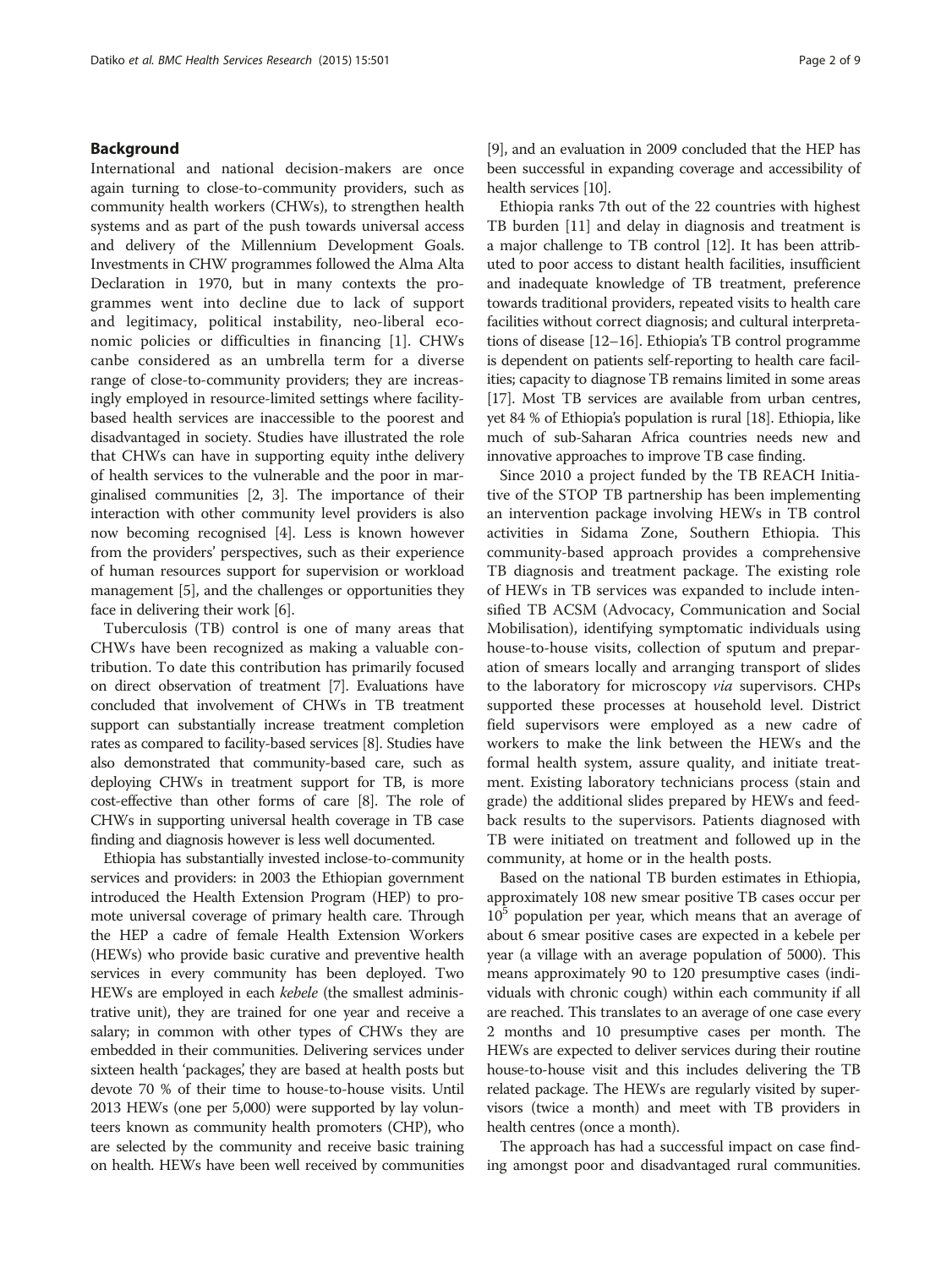Results have been published elsewhere; HEWs screened 49,857 symptomatic individuals (60 % women) from October 2010 to December 2011. 2,262 (4.5 %) had smear-positive TB (53 % women). Case notification increased from 64 to 127/100,000 population/year resulting in 5,090 PTB+ and 7,071 cases of all forms of TB and treatment success rate increased from 77 % to 95 % [\[19\]](#page-8-0).

We present findings of a qualitative study to complement the existing quantitative evaluation [[19\]](#page-8-0) and explore the experiences and motivations of HEWs and other health providers in delivering the community-based TB control approach in Sidama. We consider implications for the scale up on the approach beyond the Sidama zone, and assess the broader implications of the approach for close-to-community and CHW programmes.

#### Methods

This research assesses the processes involved in the TB REACH project interventions from the perspectives of all the different health providers involved in delivering TB related services to vulnerable communities. These vulnerable communities include people living in rural and remote settings with limited access to TB diagnostic facilities due to lack of awareness, socio-cultural and gender related barriers, TB related stigma and inability to afford for the time and expenses related to seeking diagnosis and treatment.

We used a qualitative research design to elicit the concepts, views, factors shaping motivation and perspectives of different provider groups in depth and detail [[20, 21](#page-8-0)] and to gain insight about human resource aspects of the intervention. The aim of the study is to explore the experiences of health providers in delivering a community based tuberculosis package in Southern Ethiopia and to draw lessons for community-based programmes aiming to enhance universal health coverage.

IDIs (n= 37) were conducted with representatives from all health provider groups: HEWs  $(n=15)$ ; CHPs  $(n=5)$ , laboratory technicians ( $n= 13$ ) and supervisors ( $n= 4$ ) to obtain a detailed understanding of their experiences. IDIs were complemented by focus group discussions (FGDs) with separate groups of laboratory technicians  $(n= 2)$  and HEWs  $(n= 1)$  inorder to also understand how group norms and dynamics shaped experiences amongst these groups [\[22](#page-8-0), [23\]](#page-8-0). We included all the levels of providers involved in the intervention to ensure we captured the range of perspectives, detected areas of divergence of opinion if they existed, and to support the trustworthiness of the research. Interviews and FGDs lasted 60 to 90 minutes and were held at a place of convenience to the participant such as health posts, health centres, district health offices and the zonal project office,

Six of 19 districts in Sidama Zone were purposively selected to include at least one district of all geographic areas involved in the project. Within the districts

different categories of providers were selected purposively to represent the range of ages, sex, geography and years of experience (note all HEW are female). Participants were asked about their work (role and motivation), experiences before and after the TB REACH intervention, roles in the TB REACH intervention, opportunities and challenges faced and their perceptions of the strengths and weaknesses of the intervention.

Two local experienced qualitative researchers/social workers (TT and HJ) and an assistant carried out the interviews and FGDs in Amharic. Data were recorded and transcribed in Amharic and translated to English and collected until key themes were recurring and saturation point was reached. A thematic framework, identifying key themes emerging from the data, was developed by one of the study team's social scientists and shared with five study researchers from different disciplinary perspectives; they contributed to the framework, adapted and refined it according to principles of the framework approach [\[24](#page-8-0)]. Ongoing analysis was also informed by reading on literature relating to community health programmes and approaches and health providers. Data analysis was done using QSR NVivo software (v.9).

Letters of support for the project were obtained from the Federal Ministry of Health of Ethiopia and Southern Nations, Nationalities and Peoples' Regional Health Bureau to implement the project in Sidama zone, as required by the project funders. Ethical approval was obtained from the Liverpool School of Tropical Medicine, UK (protocols 10.69 and 11.36LT). Informed written consent was obtained from all participants.

## Results

In the context of the TB REACH intervention, all health workers felt rewarded in their role in delivering services to vulnerable, remote and rural disadvantaged community groups. There appears to there to be a considerable intrinsic component across all the different cadres that motivated them to perform well.

# Introducing the different cadres of health workers–their roles and responsibilities

Table [1](#page-3-0) summarises the role and responsibilities of health workers included in the qualitative research; including their overall role and their TB REACH role. Commonly used phrases, ideas and concepts from the interviews and FGDs are used in the final column to illustrate what attracted them to their overall role. Figure [1](#page-3-0) illustrates the interactions between the different cadres.

# Motivation, enablers and barriers to implementing the TB REACH intervention

Respondents were questioned on what motivated them in their work and what factors affected their ability to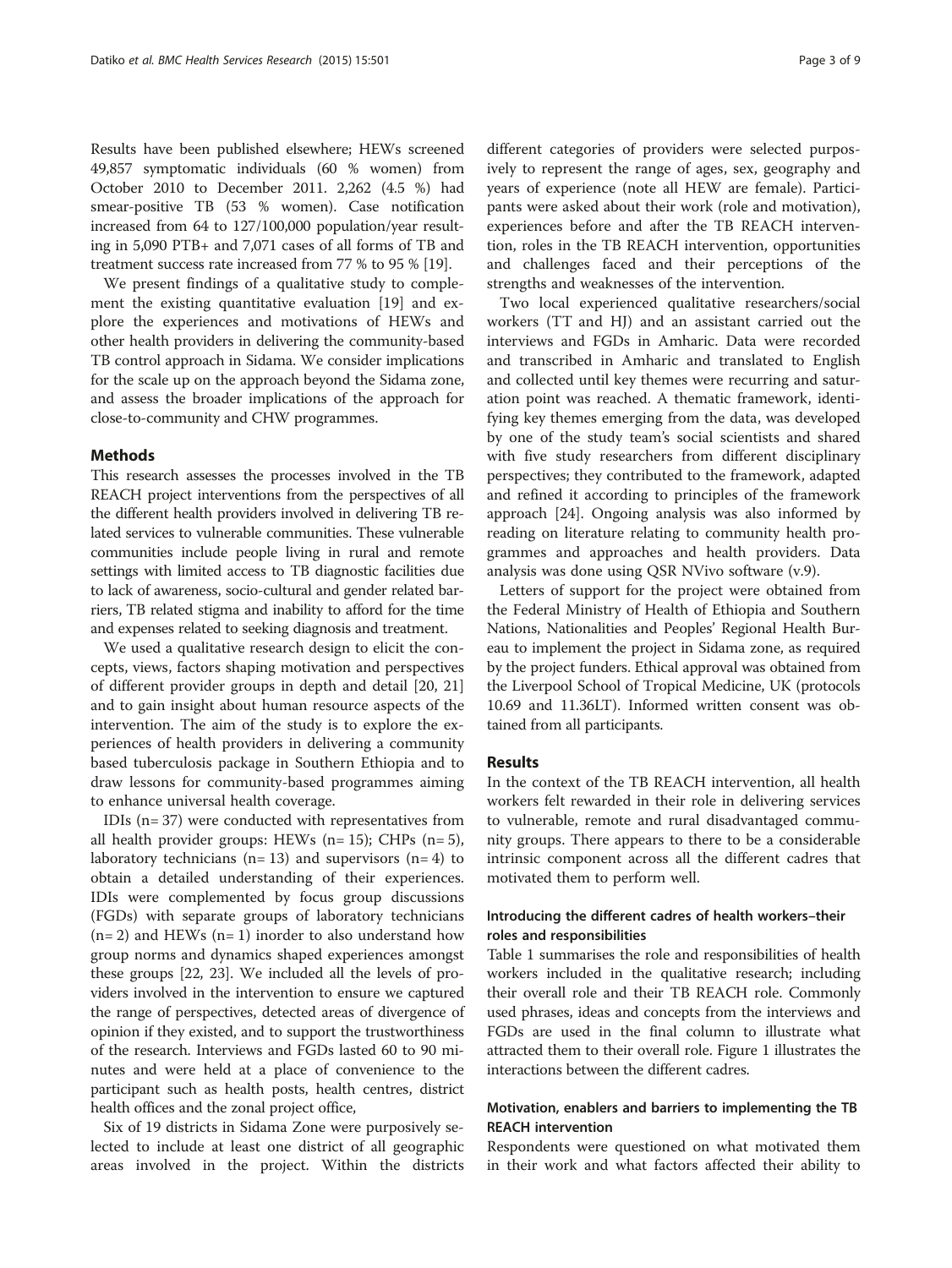<span id="page-3-0"></span>Table 1 Roles and responsibilities of different providers

| Cadre                  | Job description                                                                                               | Role specific to TB REACH                                                                                                             | What attracted them to their overall role                                                                                                                                                                                           |
|------------------------|---------------------------------------------------------------------------------------------------------------|---------------------------------------------------------------------------------------------------------------------------------------|-------------------------------------------------------------------------------------------------------------------------------------------------------------------------------------------------------------------------------------|
| <b>HFW</b>             | Trained for 1 year, salaried members<br>of formal health system; range of duties<br>across 16 health packages | Collecting sputum, producing<br>smears, supporting patient<br>treatment seeking journey                                               | 'I was motivated to serve the community';<br>preventing disease amongst their own<br>communities, supporting their families<br>(financially), employment, inspiration<br>from other HEWs, starting a career in the<br>health sector |
| <b>CHP</b>             | Unpaid volunteers, selected by<br>communities with a play a support<br>role to HEW across the 16 packages     | Supporting HEW in the above,<br>identifying possible TB cases                                                                         | 'the community chose me'; 'I know the<br>community health problem and I accepted<br>willingly to serve community'                                                                                                                   |
| District supervisors   | A new cadre specific to TB REACH                                                                              | New cadre specific to TB REACH;<br>duties include supervising HEW<br>and ensuring smooth running<br>of the project in their district. | Wanting to go 'deeper into the TB problem', 'to<br>help people', to 'see people be cured', 'to bring<br>about change', Professional development, status<br>and promotion were also important<br>contributory factors.               |
| Laboratory technicians | Existing staff performing routine<br>laboratory tests, working in<br>health facilities.                       | Processing additional smears<br>prepared by HEWs in addition<br>to smears prepared in the<br>laboratories.                            | Serving communities, status of 'the white coat',<br>interest in health and science; Serving society<br>through the pledge they have undertaken                                                                                      |

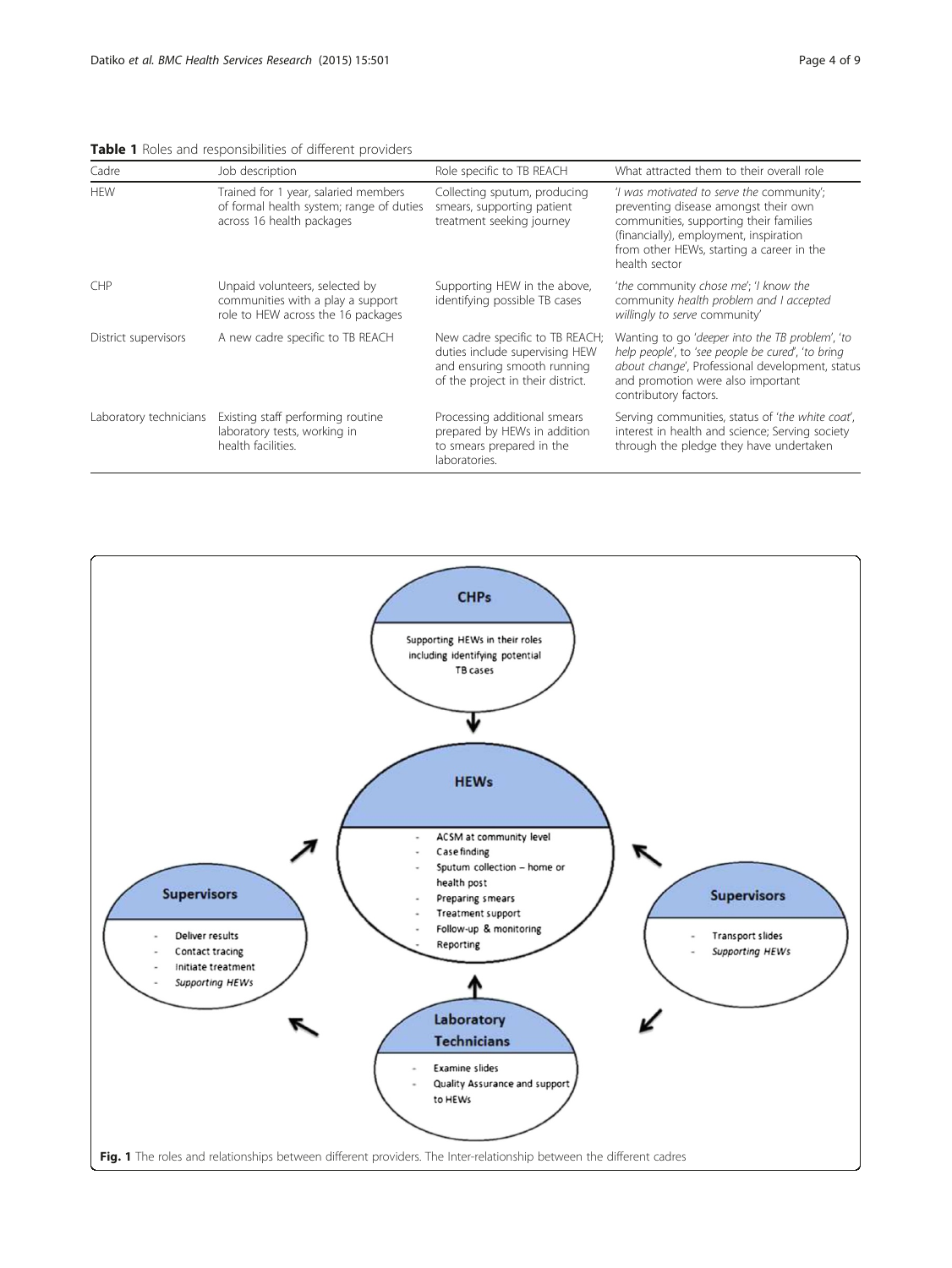perform their work. The following themes emerged as important: supporting vulnerable communities; new tasks and new skills; supervisory support; problem solving approaches and incentives and sustainability. They are reported in turn presenting the views of the different groups of providers.

## Supporting vulnerable communities' ability to receive care and positive community feedback

Supporting vulnerable groups' health at community level emerged as a key underpinning motivator to being involved in the intervention. Participants from all provider groups spontaneously referred to the importance of the TB REACH package in providing community-based services to improve access of vulnerable groups to TB diagnosis, and treatment.

HEWs and CHPs both described in-depth their commitment to their communities; in the case of CHPs they were selected by communities, and appeared to feel a commitment to their communities, for example:

"As long as the community has trust in me, I am determined to serve the community honestly and for free" (IDI, female CHP).

The HEP stipulates that HEWs should be from the communities they serve; this consolidated their commitment to their communities. For example:

"The reason why I wanted to become a health extension worker is that I was born in to this community and wanted to help them to know and solve their health problems…The reason why I wanted to become a health extension worker is to prevent contagious diseases that especially affect the community. It is to enable the community to prevent disease and to be healthy citizens to do their work." (IDI, female HEW)

"I wanted to become a health extension worker to serve our mothers and sisters… This means that I wanted to teach them about health education, to help them with regard to health; also to get knowledge and a profession inorder to support myself." (FGD, female HEW)

While discussing the intervention, CHPs and HEWs didn't explicitly refer to delay in seeking diagnosis but instead discussed how prior to the intervention considerable effort and expenditure had previously been required by patients to get TB diagnosis and treatment and that this was much reduced by the communitybased intervention. They felt rewarded having witnessed positive developments in community behaviour as a result of TB ACSM activities and that the intervention has also had a positive impact on knowledge of transmission, and treatment awareness. Key vulnerable populations who previously had poor access to treatment were identified as important beneficiaries, particularly women. For example:

"Previously, with regards custom, they [women] don't get out of the house. When she is sick she is not given attention. There was also lack of awareness. But now the campaign goes from house-to-house. The other thing is women don't go far away for medical examination. Giving sputum at home is convenient for women." (IDI, female HEW)

Gratitude and positive feedback from the intervention's beneficiaries was a source of satisfaction for some participants. Importantly HEWs felt they had become an active part of diagnostic and curative processes for people who previously may otherwise have 'died at home'; they had gained experience, new knowledge and skills such as preparing slides which contributed to their reward and a sense that 'we save a lot of people from death'.

Supervisors, whose time was spent exclusively on the TB REACH intervention, also felt job satisfaction as a result of their part in saving lives and serving the community. For example:

"I wanted to join this job because it gives me the opportunity to go deep into the house of the TB patient… Even this morning, I visited TB positive family and gave some education. The fact of seeing these people cured gives me a great mental satisfaction. My aim is to help people and cure people inorder to fulfil this aim I have to commit myself for the job" (IDI, male field supervisor)

Like other cadres they recognized that the life situation of villagers was usually very *'difficult'* so they were 'pleased' by the increase in diagnoses and that patients could receive the diagnosis at home, and hoped for long term 'continuity' of the intervention. One important contributory factor they recognized in the intervention's success was constructive feedback of experiences at review meetings. Supervisors are often treated with respect and gratitude by patients, HEWs and district level health officers alike, which helped to motivate them. They also valued the interventions focus on increasing access to vulnerable patients living in remote areas and reducing drug resistance through good adherence support.

#### Laboratory technicians

Some laboratory technicians were also motivated by helping people in their communities, particularly by their part in the process of diagnosing disease. They generally took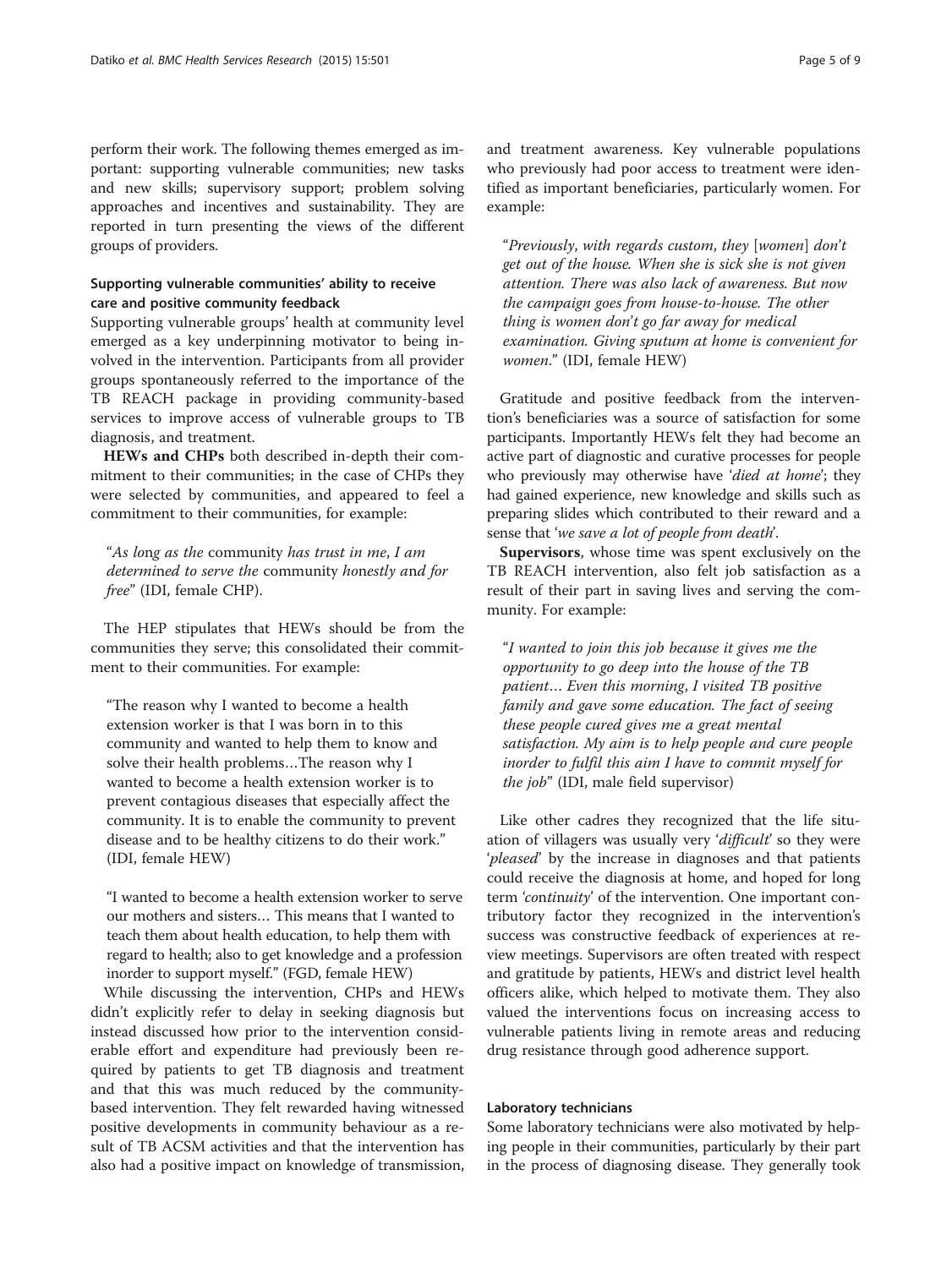pride in the technical aspects of their work which they valued highly.

"After the person who is ill …is cured from the disease, I am very proud of that person and my profession… Because I have saved the person's life." (IDI, laboratory technician)

"We see the results and we put science into practice. It is pleasing that the results are reliable and that they reach the patients (FGD lab technician)

#### Taking on new tasks, developing new skills

Health providers were asked to describe job (dis) satisfaction explicitly in relation to the new tasks they carried out for the intervention in their communities. HEWs described areas of satisfaction that were entirely new and related to supporting equity in access, for example, identifying sick patients at home who were weak and unable to travel for diagnosis at health centres; and diagnosing them at home and supporting treatment at community level. The connection with the patient along the continuum of care was often perceived as rewarding:

"previously the knowledge I had about TB was only for giving education, but now we are doing practical application, we take sputum and do smearing and fixing, we dispense medicines, we follow them up in their home and advise them not to discontinue their treatment, this is a great experience for me" (IDI, female HEW)

HEWs were asked general questions about challenges in their work and the competing demands on their time since the intervention started. While they were clearly busy and had multiple tasks, they did not identify excessive TB workload as an important challenge, other packages were considered more time consuming, instead HEWs discussed the importance of doing TB REACH work and reaffirmed their commitment to supporting their communities.

CHPs like HEW also welcomed the new knowledge they gained from participating inthe TB REACH process, and in so doing also re-emphasised the impact on communities for example:

"What I am doing now, I did not know before; identifying those who have cough for two or more weeks for examination, and if they are found to have the disease…When I see them recovered from their illness, it is satisfaction for me." (IDI, CHP male).

"This TB work is the work I did not do before. This is a new work for me. We take sputum. The patients get medicine for free and they recover…They become

beneficiaries. They are lucky to have the opportunity for treatment around their house. They used to go to Hospital at distant place for treatment. Now people come by themselves if they have cough." (IDI, CHP male).

Some laboratory technicians were disappointed with broader issues in their daily (non-intervention) work such as limited training and professional development or poor remuneration. Lack of prestige or recognition from other parts of the health system was also mentioned by some who felt they were not given sufficient opportunity to practice their diverse skills. They were however enthusiastic about the work of the TB REACH intervention which had helped to re-motivate some technicians. Some displayed willingness to do additional work out of hours, partly because they felt they had few other opportunities or prospects for professional development.

#### Supervision and support

HEWs spoke very highly of the commitment of their supervisors, and often recognized the important role they had in ensuring the smooth running of the project and also that they constituted the main (or only) source or support in their TB work and were there to support them.

"Regardless of the time of day or night he [supervisor] is always there to support us." (IDI, female HEW)

Several HEW respondents highlighted that improved links and support from higher-level health offices would be desirable and HEWs did occasionally feel disturbed in their work by certain attitudes, for example, 'the chairperson of the kebele was not supportive'; 'there wasn't close support from the woreda health office before, but now it is better'. Such hindrances were however, relatively rare and support improved through time. The relationship between HEW and supervisors was deemed very important for quality control and enabling smooth operations. However, a small number of respondents (HEWs and technicians) referred to supervisors who had not fulfilled the demanding co-ordination role well (some supervisors were replaced). The greatest challenge for supervisors was the intensity of their workload coupled with the need to cover the large geographical area of their district often with difficult terrain.

## Team problem solving and addressing challenges

Supervisors were responsible for overall quality assurance in the project, but other providers contributed to QA efforts through their own initiative. This was perceived as important in ensuring good sputum quality, smear quality, safe transportation of slides in difficult terrain and the staining and reading of slides. Laboratory technicians generally took pride in the technical aspects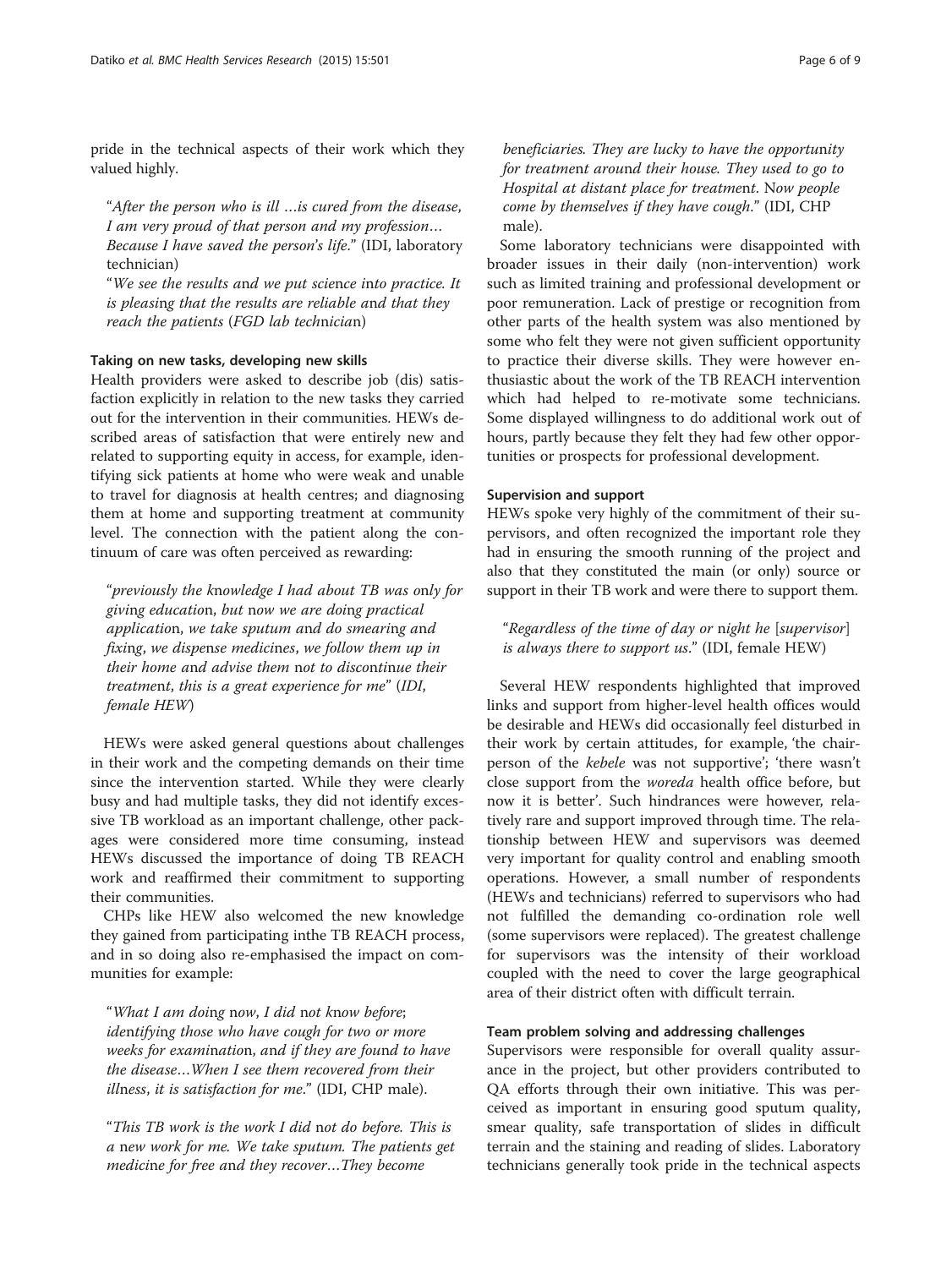of their work which they valued highly. Like the supervisors they felt that the regular review meetings were an important forum for discussion and solving any problems that may have arisen.

"This week we had a review meeting with the health extension workers from health posts. We exchanged ideas how to work together because we all are here to serve the community." (IDI, male Supervisor)

Many technicians had initially complained about the quality of the smears prepared by HEWs in the intervention, and the potential impact this would have on case detection. This was resolved through on-going quality assurance mechanisms and technicians giving advice to individual HEWs and on-job training. On-going training of HEWs was identified by several respondents (supervisors and technicians) as an essential way to overcome barriers to quality.

"Since the training, I have seen great progress in them [HEWs]. If they are given continuous professional training, they will become more perfect." (IDI, female laboratory technician)

Challenges were generally specific to one cadre rather than across the whole intervention. Most barriers identified were straight-forward issues relating to the start-up of the intervention, they included shortages of medical supplies, slow feedback of results, too few HEWs or CHPs to carry out house-to-house visits and too few of the available HEWs or laboratory technicians being trained for the intervention. Participants felt that many of these issues were voiced and resolved by feedback at the intervention's monthly review meetings.

HEWs and supervisors both expressed concern about how to support sick community members who were not diagnosed with TB. It emerged that for many sick community members a TB diagnosis was preferable to no diagnosis so tension between providers and community members sometimes occurred, for example complaints because their diagnosis did not indicate TB, or that they did not believe their negative result.

#### Incentives and sustainability

HEWS received mobile telephone airtime according to the numbers of people screened and numbers of patients diagnosed, this was intended to facilitate communication with supervisors. Laboratory technicians received a small bonus for each additional slide analysed as they were expected to do this on top of their normal responsibilities. Expenses to attend review meetings were also covered. These incentives were valued although respondents from both cadres expressed concern or confusion about how

and from whom the payments should be made, exactly how much they should receive and when.

# Discussion

Close-to-community providers such as HEWs working within the general health system are pivotal in contributing to increasing access to TB diagnosis and treatment services. They work in partnership with others and their embedded position at community levels means they are strategically placed to enhance vulnerable and disadvantaged populations in remote areas to access TB diagnosis and treatment

CHWs have shown potential to improve coverage to effective and sustainable health services [\[25](#page-8-0)] and re-spond to chronic human resource constraints [[26, 27](#page-8-0)]. The Ethiopian HEP has provided an opportunity to integrate an innovative and comprehensive TB intervention into the communities. This community-based TB intervention package has already been evaluated from clinical perspective and has achieved strong positive results, we have therefore sought to assess qualitatively the perspectives and experiences of different providers to draw out lessons learnt for scale up and close-to-community programmes.

Understanding health workers motivation and response to new interventions which are developed in partnerships with existing structures (in this case the Ethiopian HEP) is important in supporting scale up. From a health systems perspective there is need to take a holistic approach and document the perspectives of all health workers to minimise unintended consequences, such as service distortion. The findings highlighted how motivation was shaped by (from the perspectives of all health workers) the sense of supporting community health and meeting the needs of community members who are often left behind; learning new skills and being valued in these; supervision and support, team working and incentives.

Worker motivation canbe understood as the degree of willingness to apply oneself to work and it occurs as a result of an interaction between individual, organizational and cultural determinants [[28](#page-8-0)]. Workers may feel driven by 'intrinsic' reward, for example satisfaction from helping people that emanates from their work, or 'extrinsic rewards' such as financial incentive [[29](#page-8-0)]. In the context of the TB REACH intervention, health worker reward appeared to have a considerable intrinsic component across the different cadres that motivated them to perform well. For example all cadres spoke candidly and enthusiastically about their communities, and described the deep rooted motivation to supporting them, passion for them and commitment to serving them. In particular they identified that the intervention focuses on groups previously excluded from health services, such as the poorest of the poor, some women and the very sick.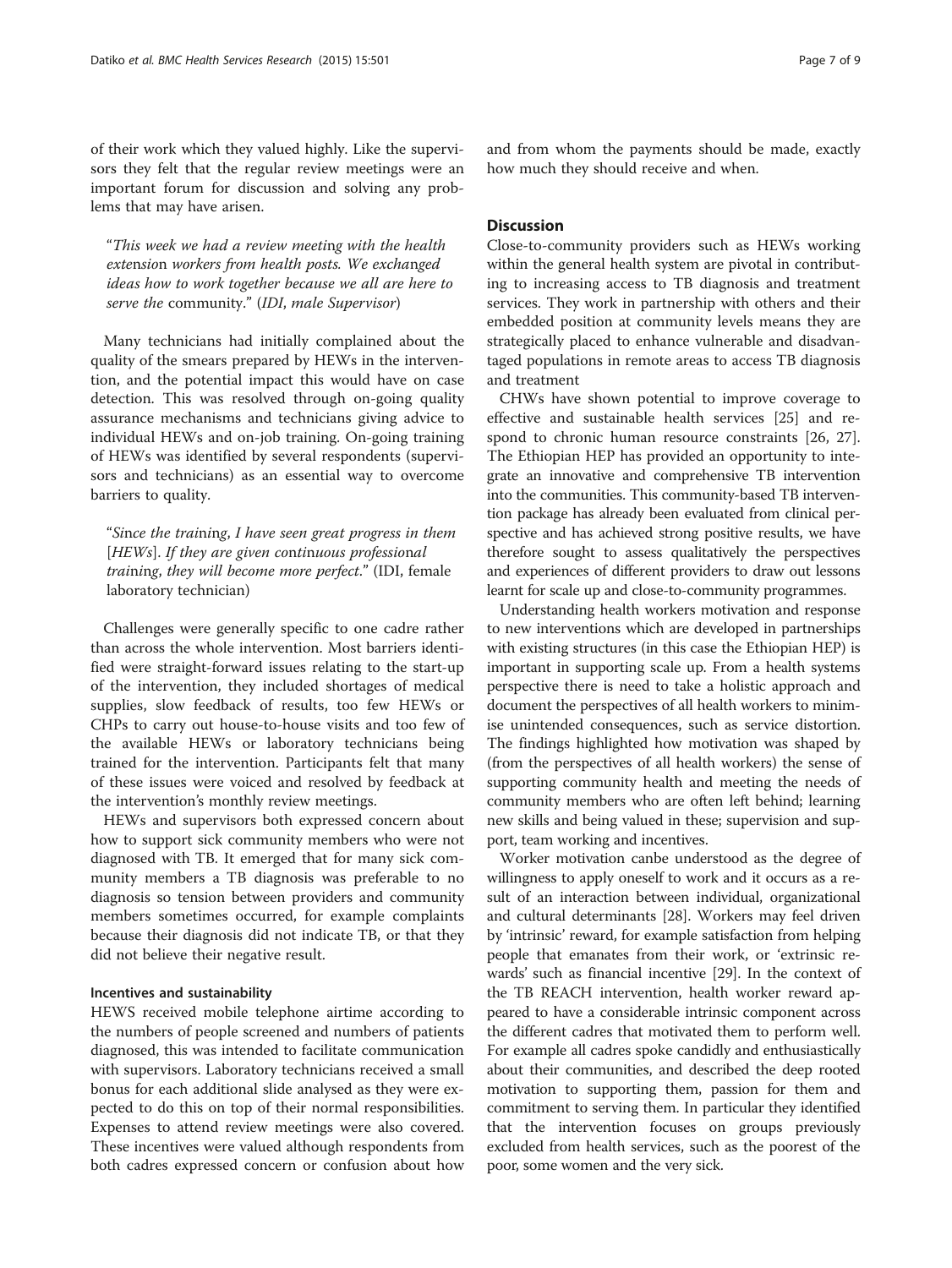Franco et al. (2002) highlight the importance of community influences on worker motivation which is mediated through community expectations; and how the social embeddedness of workers affects their motivation to provide good service and their desire to be appreciated by their clients [[28](#page-8-0)]. In this context, all providers are socially embedded but HEW and CHPs are particularly so. The literature describes CHWs/close-to-community providers as constituting a critical interface between communities and health systems [[2](#page-8-0)]. In Ethiopia, HEWs are selected to work within their own communities, and CHPs are chosen by their communities based on their interest in and contribution to community health. This scenario arguably intensifies the motivation felt through having a visible impact on communities. More surprising (for those outside the Ethiopian context) perhaps was the strong sense of commitment to communities that emerged from laboratory technicians who do not deal directly with the beneficiaries of their work, although in this case they mainly come from the areas they serve.

Other intrinsic drivers of motivation include the sense of gaining new skills, being supported and supervised and being part of a team–working together to be responsive to emerging challenges. The new cadre of supervisor (dedicated entirely to TB REACH work), was considered very important. They ensured smooth communications and liaison, quality assurance of samples and slides, problem solving and most importantly a link between laboratories, communities and HEWs and other parts of the health sector. HEWs have relatively limited education and very much appreciated the support of the supervisors; who have wide reaching experience. The supervisory role would be an important element to transfer in a scaled-up version of the project to ensure efficacy and sustainability of the approach. The intervention had faced challenges (for example in logistics and supplies) but most of these were solved in the early stages of the intervention as a result of the system being responsive to issues raised in review meetings. All levels of cadre welcomed this mechanism to feedback their concerns and address emerging problems. Training and quality assurance were highlighted as areas of potential difficulty that required careful and on-going monitoring. Extrinsic motivators such as incentives are also valued (e.g. for airtime or overtime) and require sensitive handling to avoid confusion or resentment between staff.

Our analysis confirms that HEWs are strategically placed to make formal links between health systems and vulnerable and marginalised communities and households and that the impact they have on their own communities canbe very motivating. In this context they were successfully able to take on additional tasks with training, support and a team approach to trouble shooting. Ongoing performance monitoring system and feedback loops

to assess and respond to emerging issues is important. All providers (CHPs, HEWs and supervisors) in this study had previous experience of the HEP and part of the reason the intervention was able to perform so highly may have beendue to it being woven into a strong existing system. The HEP continues to evolve and the health promoters have now been absorbed into the 'health development army', a network that comprises all families in rural Ethiopia, whereby groups of 5 households are led by one 'model family' who advises them on matters relating to public health. Developing close links and partnerships with the health development army is important in taking forward the intervention and supporting HEWs.

The analysis was carried out by multi-disciplinary team of staff working both within the intervention and externally. A possible limitation of the study is that participants associated researchers with the intervention itself and may have been reluctant to make critical responses. There is also an inherent risk in research that participants will respond in a way that they feel is expected. Additional training was given to the interviewers on probing to capture a full range of experiences. We ensured anonymity and aimed to create a space for open critical discussion, by open-ended questioning and critical responses did emerge. The nature of the largely positive responses gained may in part be influenced by a general sense of modesty in Ethiopia, the political environment, and low expectation threshold. The details of the clinical quantitative outcomes are not discussed here (see Yassin et al.) and community perspectives are presented elsewhere (Tulloch et al. 2015 [\[30\]](#page-8-0)).

#### Conclusion

Close-to-community providers such as HEWs are pivotal in contributing to universal access to health services and in the case of TB REACH project to increasing access to TB diagnosis and treatment services, particularly for vulnerable and disadvantaged populations in remote areas. Within the TB REACH intervention their role was supported and facilitated through high visible impact on community health, the structures and processes established within the HEP, supervision, training, on-site/on the job problem solving and feeling part of a team. HEWs, CHPs, supervisors and laboratory technicians all demonstrated high levels of intrinsic motivation to make sure vital health services reached vulnerable communities. In community based programmes developing context embedded strategies to support, sustain and motivate this critical cadre of close to community providers is important in realising their potential.

#### Competing interests

The authors declare no conflict of interest.